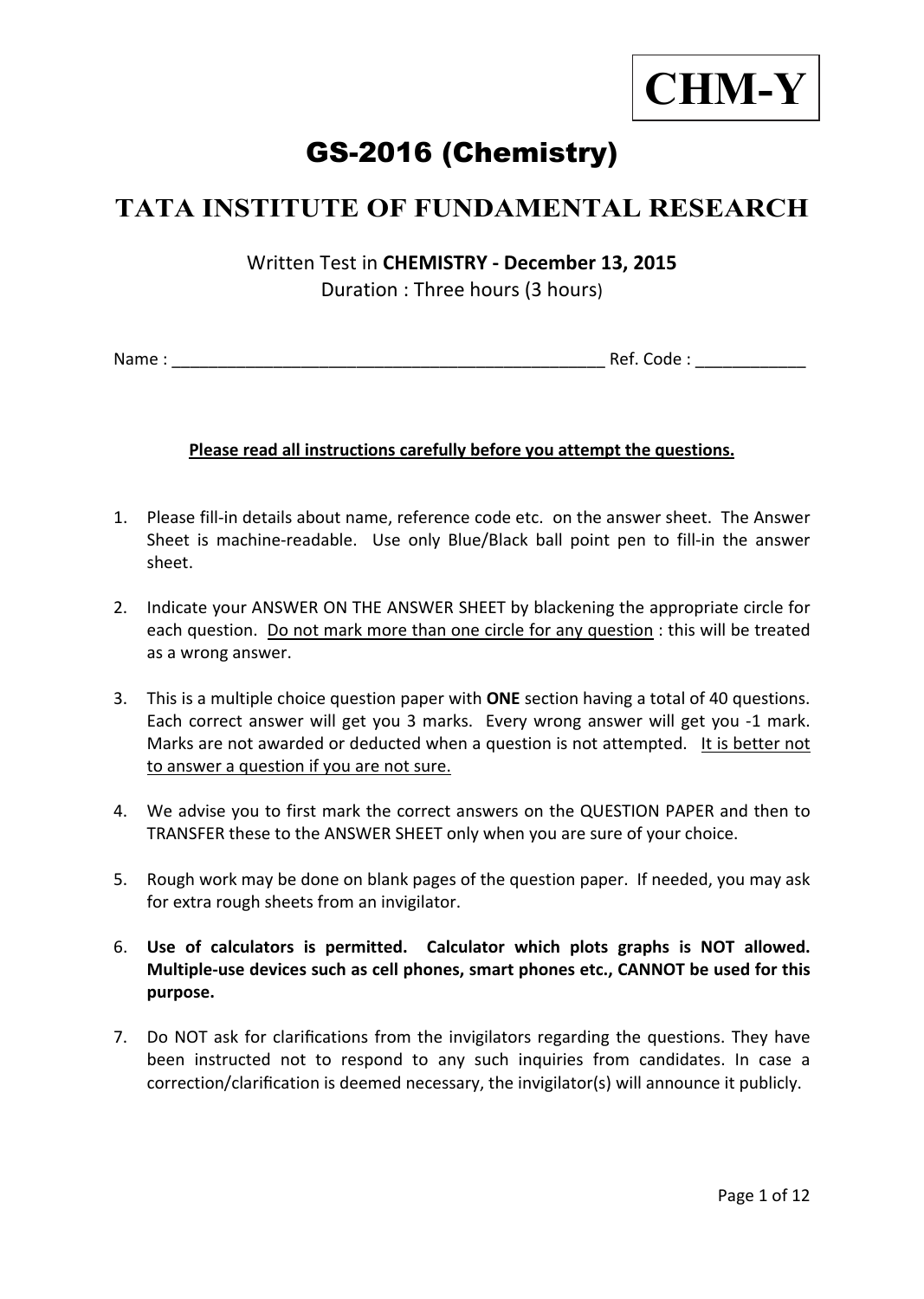#### **SOME USEFUL DATA**

Avogadro number =  $6.02 \times 10^{23}$  mol<sup>-1</sup> e =  $1.6 \times 10^{-19}$  C<br>RT/F = 0.0257 V at 25°C h =  $6.626 \times 10^{-34}$  J s  $RT/F = 0.0257$  V at  $25^{\circ}$ C Faraday constant =  $96500$  C/mol Boltzmann constant k =  $1.38\times10^{-23}$  J K<sup>-1</sup>  $E_n = -\frac{2}{2n^2}$ 2 2*n*  $-\frac{Z^2}{\sqrt{2}}$  a.u. for hydrogen-like atoms Mass of an electron =  $9.109\times10^{-31}$  kg Average velocity =  $\sqrt{\frac{cm}{\pi}}$  *m kT* π 8

 $c = 3 \times 10^8$  m s<sup>-1</sup>  $R = 8.314$  J K<sup>-1</sup> mol<sup>-1</sup>

- 1) In a 1 g diamond crystal, a scientist wants to replace a few of the carbon atoms with nitrogen atoms. Which of the following statements best describes the resulting material?
	- A) This is not possible as nitrogen has a coordination number of 3 and carbon has a coordination number of 4
	- B) The resulting material will NOT have a cubic diamond structure
	- C) The resulting material will be a defective diamond as it will be *p*-doped
	- D) The resulting material can be characterized as *n*-doped diamond  $\blacklozenge$
- 2) What is the product of the following reaction?

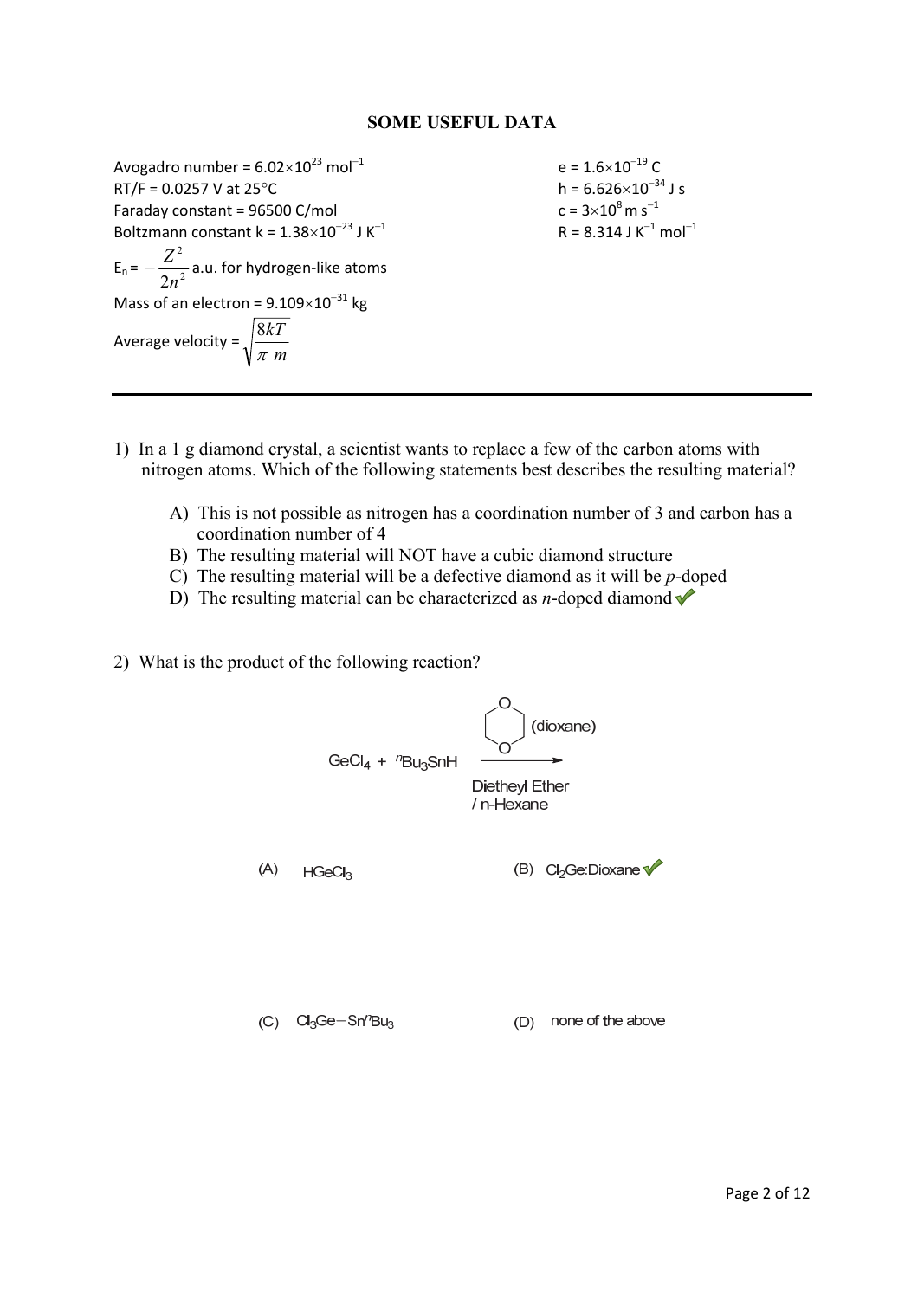- 3) A long column of water in any transparent bottle appears slightly blue. However if we replace water with heavy water  $(D_2O)$  it will look more transparent. This effect is due to:
	- A) Rayleigh Scattering
	- B) Kinetic Isotope effects
	- C) Absorption spectra of H<sub>2</sub>O and D<sub>2</sub>O are different  $\blacklozenge$
	- D) None of the above
- 4) The integral  $\int_{-a}^{a} \cos(x) \sin(x) dx$ 
	- A) Equals to zero for any value of  $a$ , and  $cos(x)$  is symmetric in the range of the  $integral$
	- B) Is not equal to zero except for certain values of  $a$ , and  $sin(x)$  is antisymmetric in the range of the integral
	- C) Is not equal to zero except for certain values of  $a$ , and  $cos(x)$  is symmetric in the range of the integral
	- D) Has a non-zero value depending on *a*
- 5) Which of the following statements is the best definition of the *base peak* in a mass spectrum?
	- A) The molecular ion peak
	- B) The lowest *m/z* peak
	- C) The highest mass rearrangement ion
	- D) The ion peak of greatest intensity  $\blacktriangledown$
- 6) Shown below are the front and side views of the structure a molybdenum-based metal organic polygon. What is the symmetry of the molecule?



Front view **Side view** 



- A)  $D_{4h}$  B)  $C_{4h}$  C)  $C_{2v}$  D)  $C_4$
- 7) Which of the following is/are implied by the second law of thermodynamics?
	- A)  $\Delta S > \int_A^B dq (irreversible)/T$  for an irreversible process A  $\rightarrow$  B at temperature *T*
	- B)  $\Delta S > 0$  for an isolated system in the course of a spontaneous change
	- C) Entropy of the universe always tends to maximum
	- D) All of the above  $\blacktriangledown$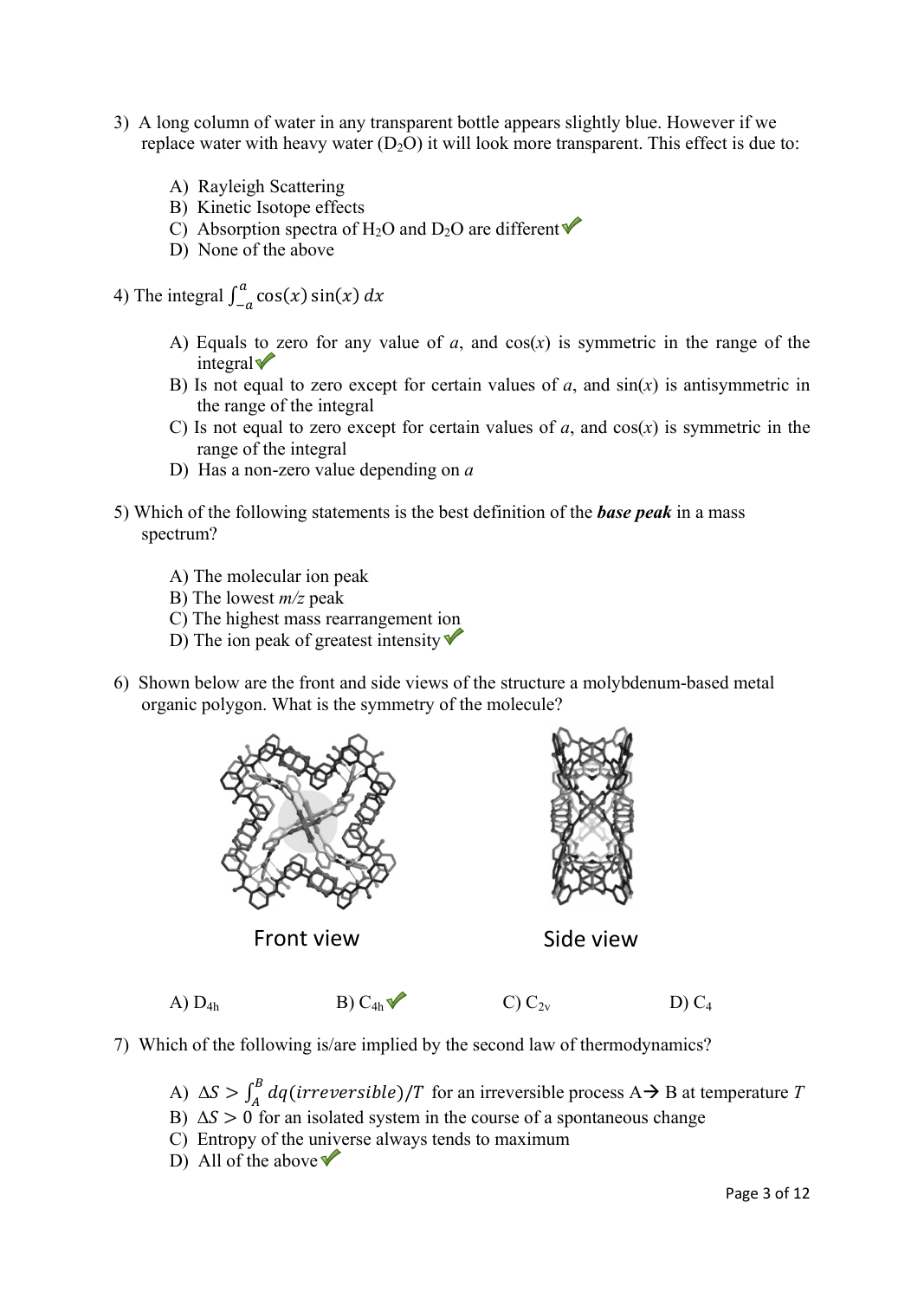- 8) A protein has three folded states *F1, F2, F3* and three unfolded states *U1, U2,* and *U3*. Consider transitions between configurations  $T_{i\rightarrow f}$  where the initial (*i*) and final (*f*) configurations each comprise of simple additive combinations of purely folded (e.g. *F1,*   $F_1 + F_2$ ,  $F_1 + F_2 + F_3$ ) or unfolded states (e.g.  $U_1$ ,  $U_1 + U_2$ ,  $U_1 + U_2 + U_3$ ). Transitions between folded (or unfolded) configurations are also allowed unless a state is part of both the initial and final configurations. Assuming  $T_{i\rightarrow f} = T_{f\rightarrow i}$  the total number of distinct transitions are:
	- A)  $61\sqrt{ }$  B) 49 C) 73 D) 9

9) What is the product of the following reaction?



- 10) The specific heat of a certain material monotonically increases with temperature. Two identical blocks of this material are kept at  $50^{\circ}$ C and  $100^{\circ}$ C, respectively. The two blocks are now brought in contact with each other. Assume that no heat is lost to the surrounding. When thermal equilibrium is reached after the two blocks are kept in contact, what would be the final temperature of the two blocks?
	- A) 75 °C B) > 75 °C (C) < 75 °C

- D)  $T_f$  can be either more than or less than 75 °C, depending upon the precise variation of the specific heat with temperature
- 11) A carpenter claims to have made a rectangular parallelepiped (cuboid), the length of whose three face diagonals are 33, 56 and 65 meters. You are required to determine the length the main diagonal joining a pair of opposite corners of this parallelepiped.
- A)  $65\sqrt{2}$  meters B)  $65/\sqrt{2}$  meters C) 65 meters
	- D) It is not possible to make a rectangular parallelepiped with the claimed dimensions of the three faces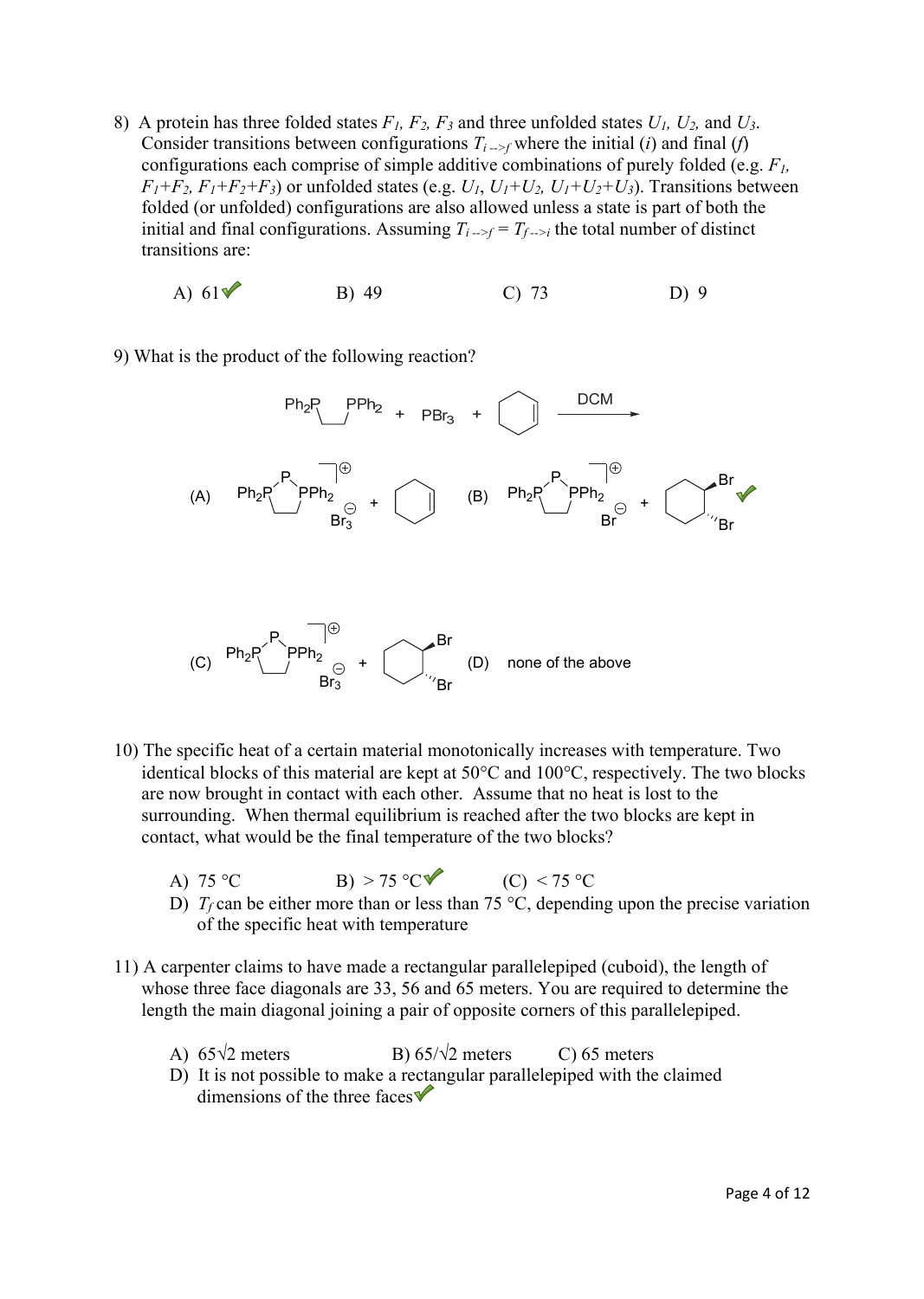- 12) For a canonical ensemble where each system has N, V, T fixed, which of the following statements regarding energy hold(s) true:
	- A) Energy of the system does not fluctuate
	- B) At thermodynamic limit (large N) the fluctuation in energy is extremely narrow
	- C) At thermodynamic limit (large N), the fluctuation in energy is extremely broad
	- D) All of the above
- 13) Predict the products X and Y of the following peptide ligation reaction.



- 14) Neopentyl chloride, (CH3)3CCH2Cl, reacts with a strong base (sodium amide) to produce a new compound. This compound has two <sup>1</sup>H NMR singlets at  $\delta$  0.20 ppm &  $\delta$  1.05 ppm (intensity ratio = 2**:**3). What is the most probable structure of this compound?
	- A) 2-methyl-2-butene B) 1,1-dimethylcyclopropane C) methylcyclobutane D) cyclopentane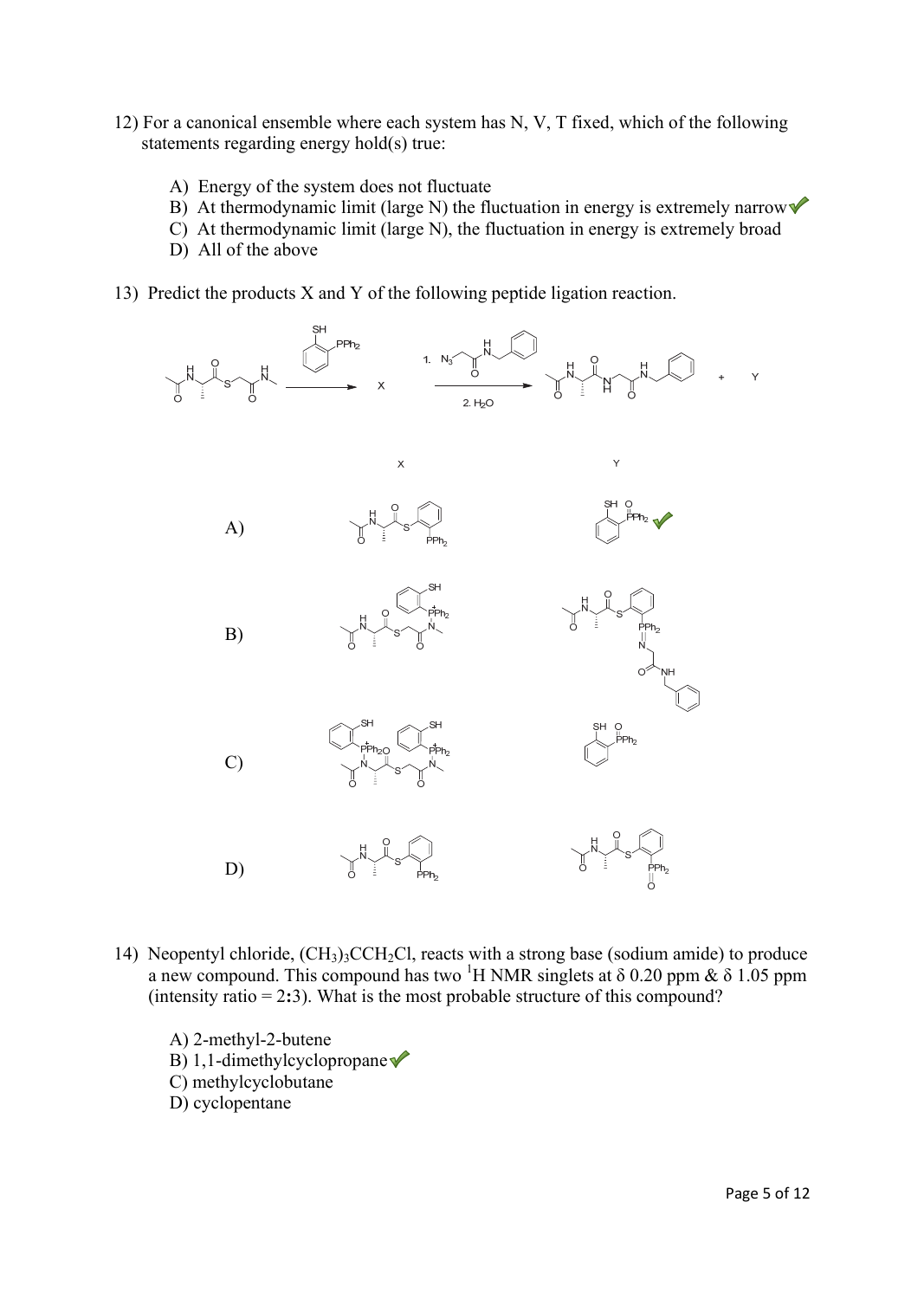- 15) The <sup>1</sup>H NMR of 1,1-dibromoethane consists of two well-separated signals, one large and another one small. Which one of the following statements is correct?
	- A) The large signal is a quartet and the small signal is a doublet
	- B) The large signal is a triplet and the small signal is a singlet
	- C) The large signal is a singlet and the small signal is a triplet
	- D) The large signal is a doublet and the small signal is a quartet  $\sqrt{\phantom{a}}$
- 16) For an ideal gas in a closed system at constant temperature *T*, what are the values of  $\frac{\partial U}{\partial V}$ and  $\frac{\partial H}{\partial p}$ ?

A) 
$$
\frac{\partial U}{\partial v} = 0
$$
 and  $\frac{\partial H}{\partial p} = 0$   
\nB)  $\frac{\partial U}{\partial v} > 0$  and  $\frac{\partial H}{\partial p} < 0$   
\nC)  $\frac{\partial U}{\partial v} < 0$  and  $\frac{\partial H}{\partial p} > 0$   
\nD)  $\frac{\partial U}{\partial v} > 0$  and  $\frac{\partial H}{\partial p} > 0$ 

A) 2 *RT* B) 2.303 *RT*

D) 23.03 *RT*

- 17) The reaction of nitric oxide with oxygen gas is given by  $NO + O_2 \rightarrow NO_2$ . When 25 g of NO is allowed to react with 12 g of oxygen gas, the maximum amount of  $NO<sub>2</sub>$  formed will be
	- A) 38.3 g B) 17.3 g C) 34.5 g D) None of these
- 18) Proton pumps are ubiquitous in living organisms. They (shown in below figure) serve as an important regulator of pH gradients across membranes, which lead to ATP synthesis. Calculate the amount of CHEMICAL work done at temperature *T* by such a pump to maintain  $pH = 5$  inside the cellular compartment against a neutral  $pH$  outside the membrane?

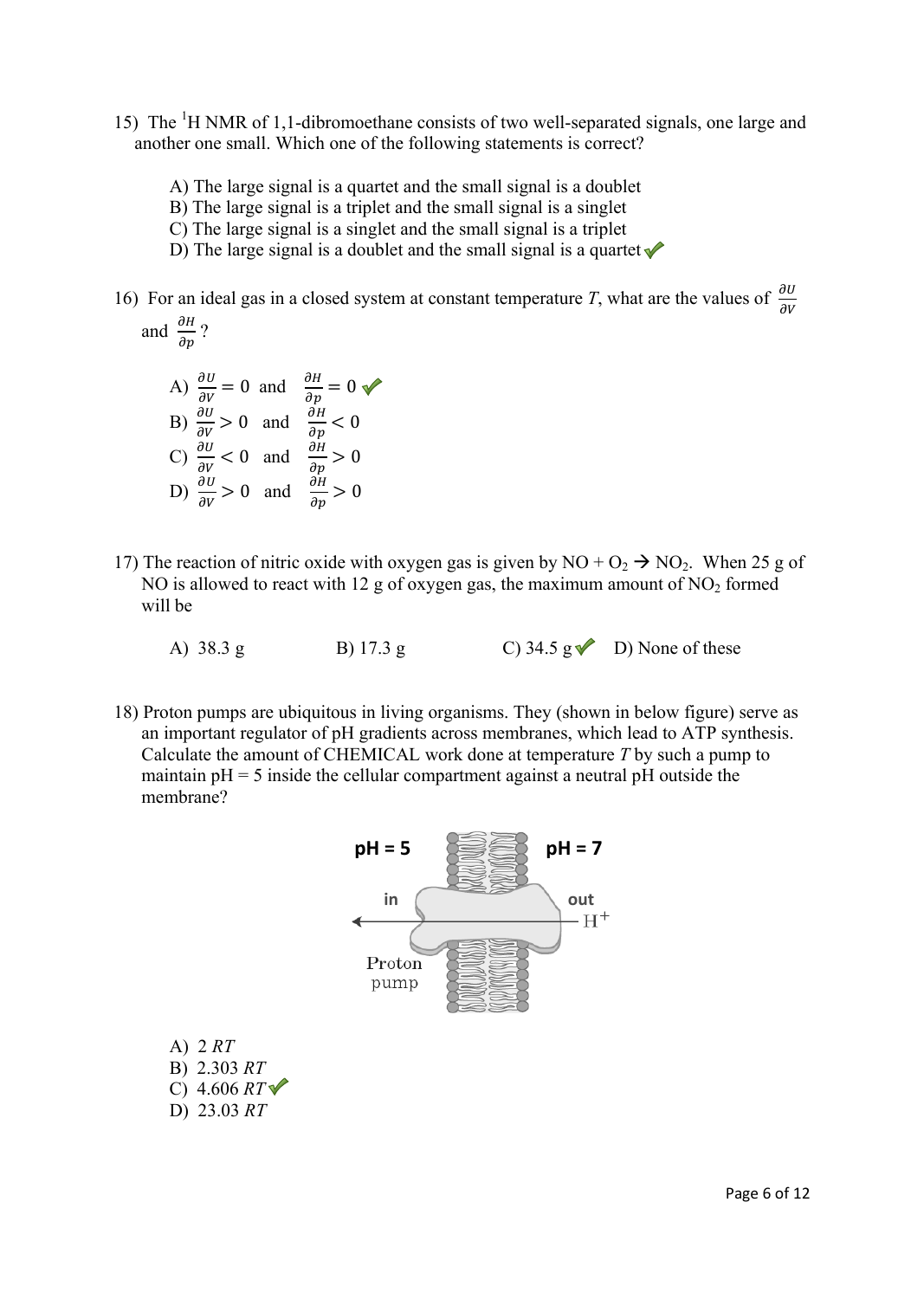19) Which of following observations reflect colligative properties?

i. A 0.5 M NaCl solution has a higher vapor pressure than a 0.5 M BaCl<sub>2</sub> solution. ii. A 0.5 M NaOH solution freezes at a lower temperature than pure water. iii. Pure water freezes at a higher temperature than pure methanol.

A) i and ii only  $\blacktriangledown$  B) i and iii only C) ii and iii only D) i, ii and iii

- 20) *ABCD* is a rectangle of area 50 m<sup>2</sup>. The mid-points *AB*, *BC* and *AD* are *E*, *F* and *G*, respectively. When *EF* is extended, it meets extended *DC* at *H*. Similarly, when *EG* is extended, it meets extended *CD* at *J*. What is the area of the triangle *EHJ*?
	- A)  $50 \text{ m}^2$ B)  $100 \text{ m}^2$ C) 200 m<sup>2</sup>
	- D) The area cannot be determined without knowing the length and breadth of the rectangle
- 21) Predict the products of the following reactions between *cis*-2-butene and singlet and triplet methylenes.

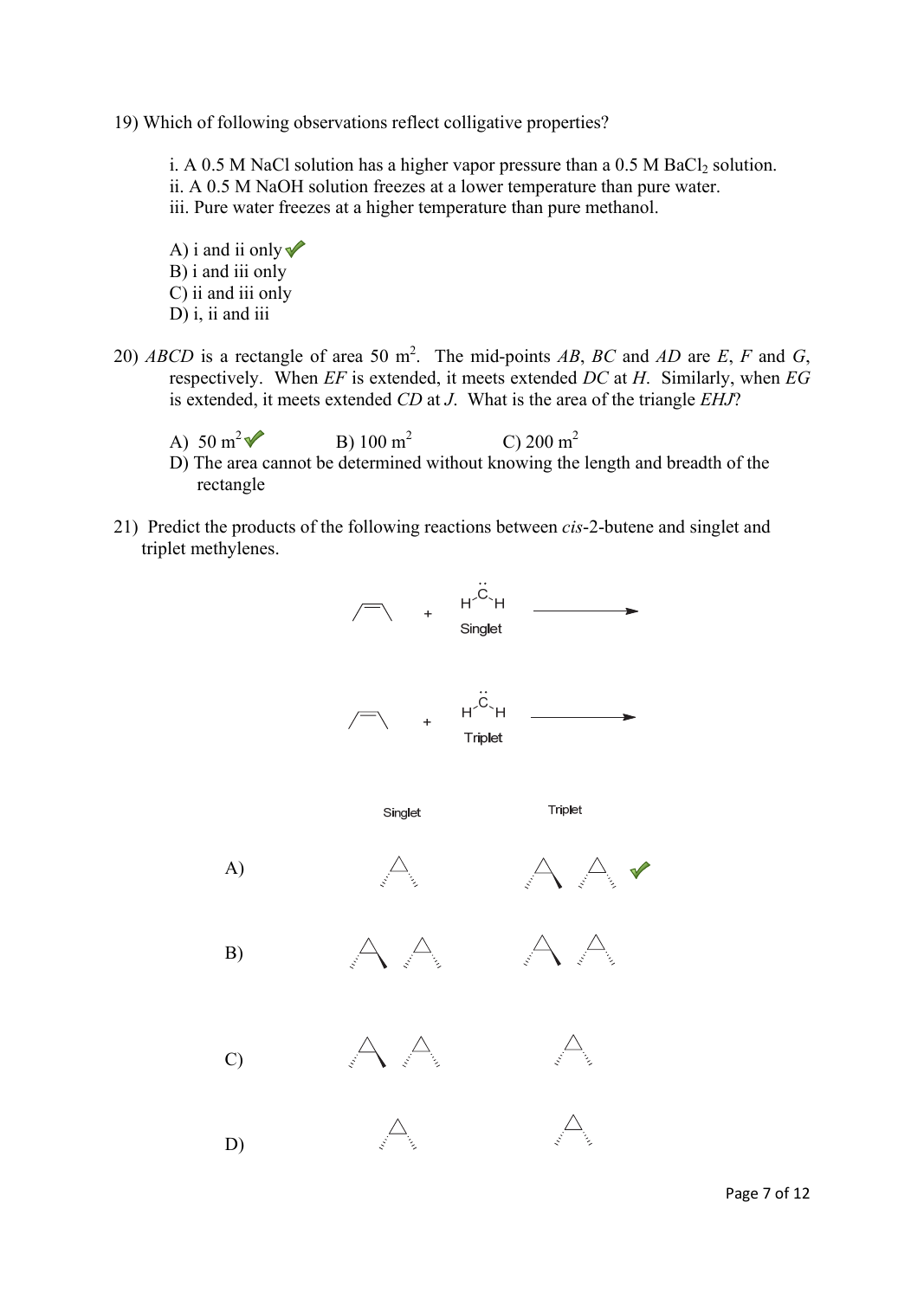22) Consider an electron with energy *E* and mass *M* tunneling through a barrier of height *V* > *E* and width *W*. The total time the electron spends inside the barrier is:

A)  $\frac{\hbar}{v - E}$  B)  $W \times \sqrt{\frac{2M}{E}}$  C)  $\sqrt{\frac{2M(V - E)}{\hbar}}$  D)  $\sqrt{\frac{4M^2(V - E)}{\hbar E}}$ 

23) What is the product of the following reaction?

$$
\text{Dip} - N \qquad \text{N} - \text{Dip} + 1/n \text{ (HCHO)}_n + \text{Me}_3 \text{SiCl } \xrightarrow[70 \text{ °C}]{\text{Ethyl Acetate}}
$$

 $Dip = 2.6$ -diisopropylphenyl





- 24) A doubly ionized lithium atom in an excited state  $(n = 6)$  emits a photon of energy 4.25 eV. What are the quantum number (*n*) and the energy (*E*) of the final state?
	- A)  $n = 2$ ,  $E = -30.6$  eV B)  $n = 3$ ,  $E = -13.6$  eV C)  $n = 4$ ,  $E = -7.65$  eV D)  $n = 5$ ,  $E = -4.90$  eV
- 25) Which of the following can be labelled as a colloid?
	- i. A mixture of water and ethanol
	- ii. Milk
	- iii. Clouds
	- iv. Gemstones
	- A)  $(i)$ ,  $(ii)$  and  $(iii)$  only
	- B) (ii) and (iii) only
	- C) (ii), (iii) and (iv) only  $\sqrt{\ }$
	- D) All of the above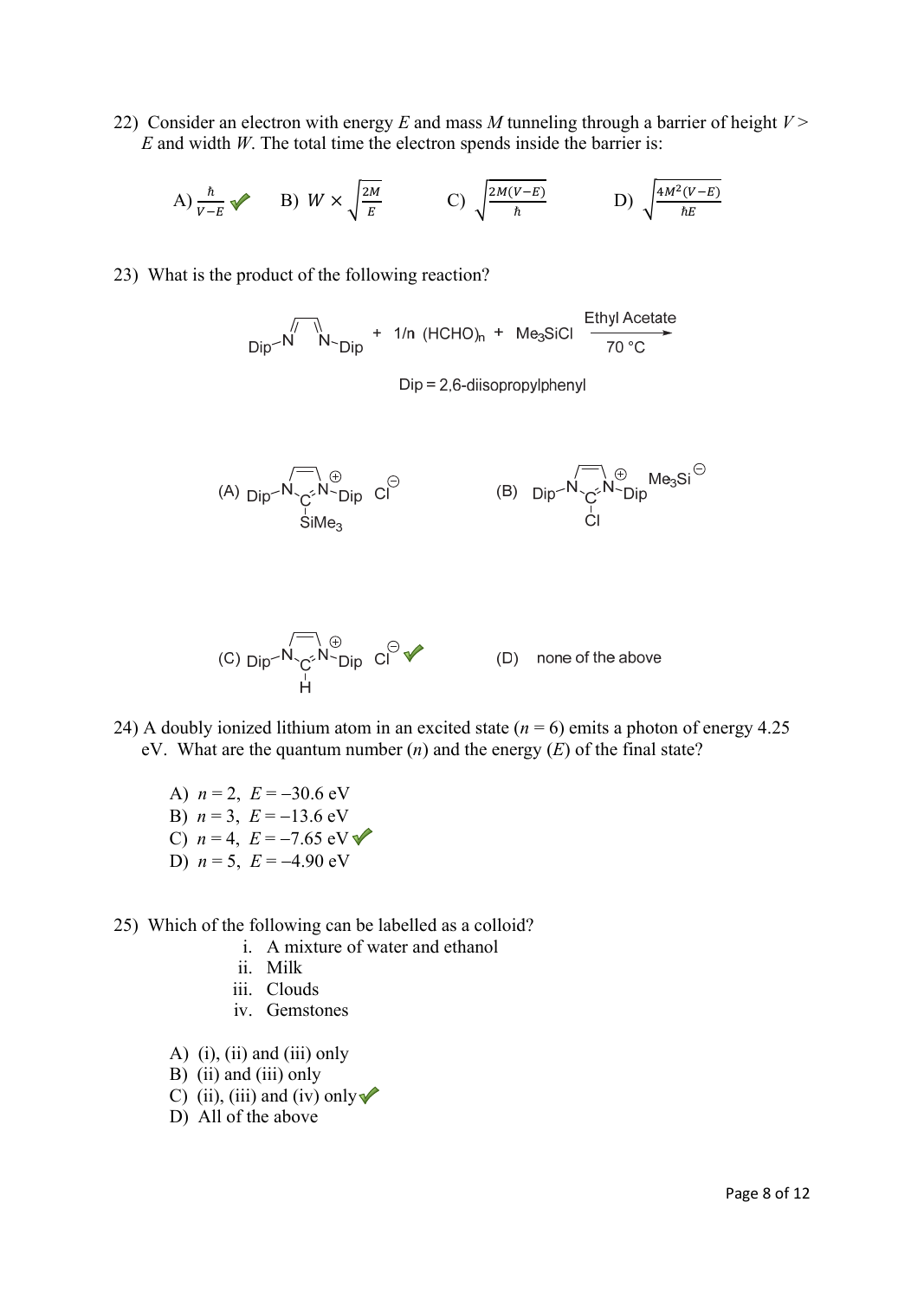26) A beaker contains 10 mL of dilute buffer solution of pH 7. To this, dilute solution of  $HNO<sub>3</sub>$  is added continuously and the pH is measured. Which of the following graphs will be representative to show how the pH varies on addition of HNO<sub>3</sub>?



27) What is the product of the following reaction?



- 28) Equal volumes of two metals of densities  $d_1$  and  $d_2$  are mixed together. The density of the resulting alloy is given by:
	- A)  $d_1 d_2$  B)  $\frac{d_1 + d_2}{2}$  C)  $\frac{2d_1 d_2}{d_1 + d_2}$ **b**)  $\frac{d_1 d_2}{2}$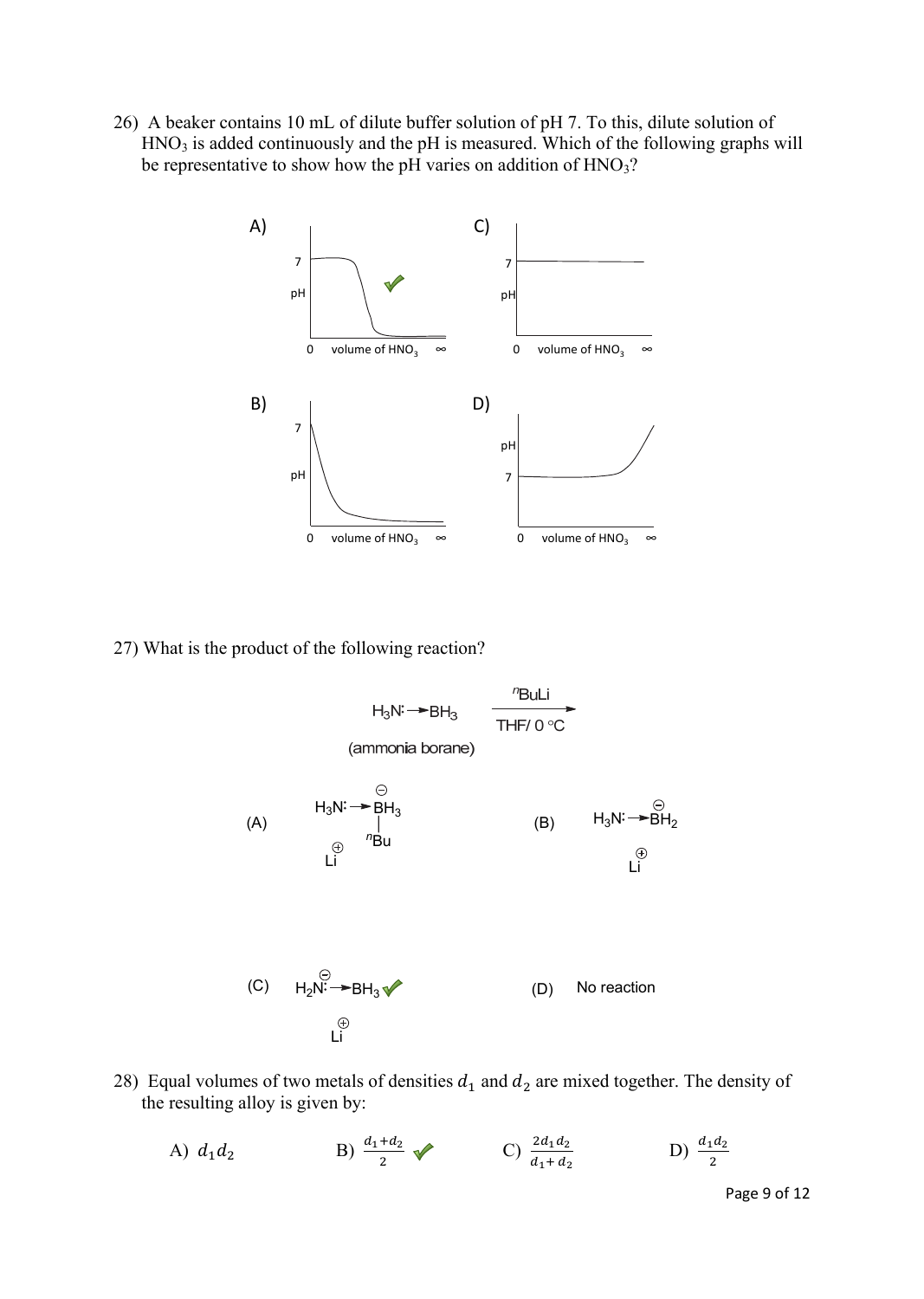- 29) A  $\text{C}_5\text{H}_{12}\text{O}_2$  compound has strong infrared absorption at 3300 to 3400 cm<sup>-1</sup>. The <sup>1</sup>H NMR spectrum has three singlets at  $\delta$  0.9,  $\delta$  3.45 and  $\delta$  3.2 ppm with relative areas 3:2:1. Addition of  $D_2O$  to the sample eliminates the lower field signal. The <sup>13</sup>C NMR spectrum shows three signals all at higher field than  $\delta$  100 ppm. Which of the following compounds best fits this data?
	- A) 1,5-pentanediol B) 1,3-dimethoxypropane C) 2,2-dimethyl-1,3-propanediol  $\blacktriangledown$ D) 2,4-pentanediol
- 30) The <sup>1</sup>H NMR spectrum of a compound  $A$  shows a doublet and a septet. Which one of the following statements is true?
	- A) The spectrum is consistent with  $A$  containing a  $CH<sub>3</sub>CH<sub>2</sub>CH<sub>2</sub>$  group
	- B) The spectrum is consistent with *A* being  $(CH_3)_2CHCl \blacktriangleright$
	- C) The spectrum is consistent with  $A$  containing a  $CH<sub>3</sub>CH<sub>2</sub>$  group
	- D) The spectrum is consistent with *A* being  $(CH_3)_2CCl_2$
- 31) What is the molecular mass (M) of a compound that has a concentration  $w = 1.2$  g/L and an osmotic pressure of  $\Pi = 0.20$  atm at  $T = 300$  K?
	- A)  $M = 576$  g/mol
	- B)  $M = 3876$  g/mol
	- C)  $M = 147$  g/mol
	- D)  $M = 9818$  g/mol
- 32) In a face centered arrangement of A and B atoms. Where A atoms are at the corners of the unit cell and B atoms are at the face centers . For each unit cell, one A atom is missing from a corner position and one B atom is missing from one face position. The simplest formula of the resulting compound will be:
	- A)  $A_{14}B_{40}$ B)  $A_7B_{20}$ C)  $A_{1-x}B_{3-x}$ D)  $AB<sub>2</sub>$
- 33) For a binary mixture of ideal gas, free energy of mixing is given by  $\Delta G_{mix}$  =  $nRT(xln x + (1 - x)ln(1 - x))$ , where *x* is the mole fraction of one of the components. What are the enthalpy and entropy of mixing of this system?

A)  $\Delta H_{mix} > 0$  and  $\Delta S_{mix} > 0$ B)  $\Delta H_{mix} < 0$  and  $\Delta S_{mix} < 0$ C)  $\Delta H_{mix} = 0$  and  $\Delta S_{mix} > 0$ D)  $\Delta H_{mix} > 0$  and  $\Delta S_{mix} = 0$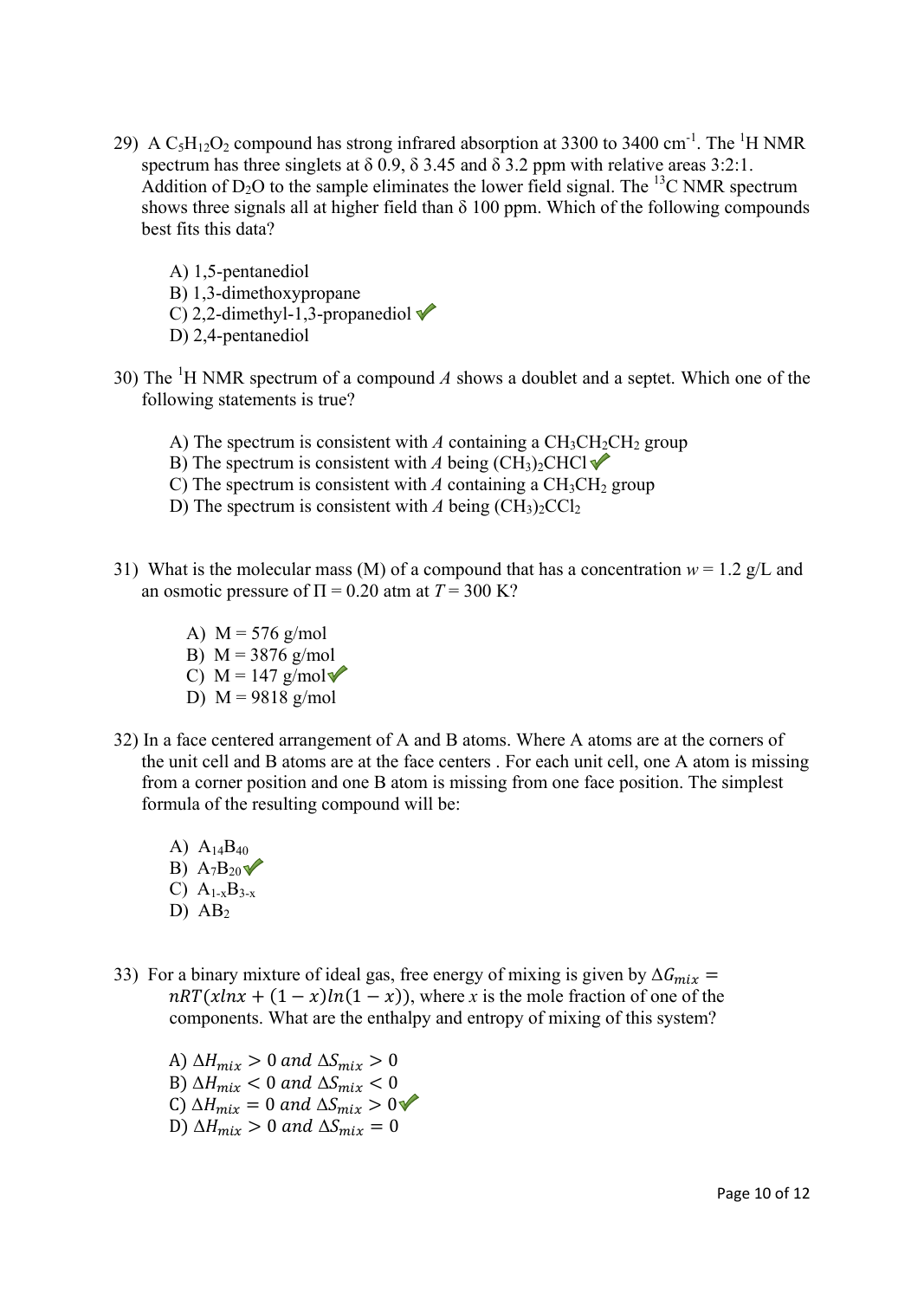34) Far infrared and microwave radiation is useful in studying the following process

- A) Transition of inner electrons of atoms
- B) Transitions of outer (or valence) electrons in atoms or molecules
- C) Changes in vibrational-rotational states of molecules
- D) Changes in molecular rotational states only  $\sqrt{\ }$

35) A compound of formula  $C_5H_{12}$  gives one signal in the <sup>1</sup>H NMR and two signals in the  $13$ C NMR spectra. The compound is

A) pentane B) 2-methylbutane C) 2,2-dimethylpropane  $\bullet$ D) cannot tell without more information

36) Predict the products of the following reactions:

 $[Pt(PPh<sub>3</sub>)<sub>4</sub>]<sup>2+</sup> + 2Cl^-$  ----> X  $[PCl_4]^{2^2} + 2PPh_3$  ----> Y

- A)  $X = trans-[PtCl<sub>2</sub>(PPh<sub>3</sub>)<sub>2</sub>]$  and  $Y = cis-[PtCl<sub>2</sub>(PPh<sub>3</sub>)<sub>2</sub>]$ B)  $X = cis-[PtCl_2(PPh_3)_2]$  and  $Y= trans-[PtCl_2(PPh_3)_2]$ C)  $X = Y = cis-[PtCl_2(PPh_3)_2]$ D)  $X = Y = trans-[PtCl_2(PPh_3)_2]$
- 37) Predict the products of the following reaction.